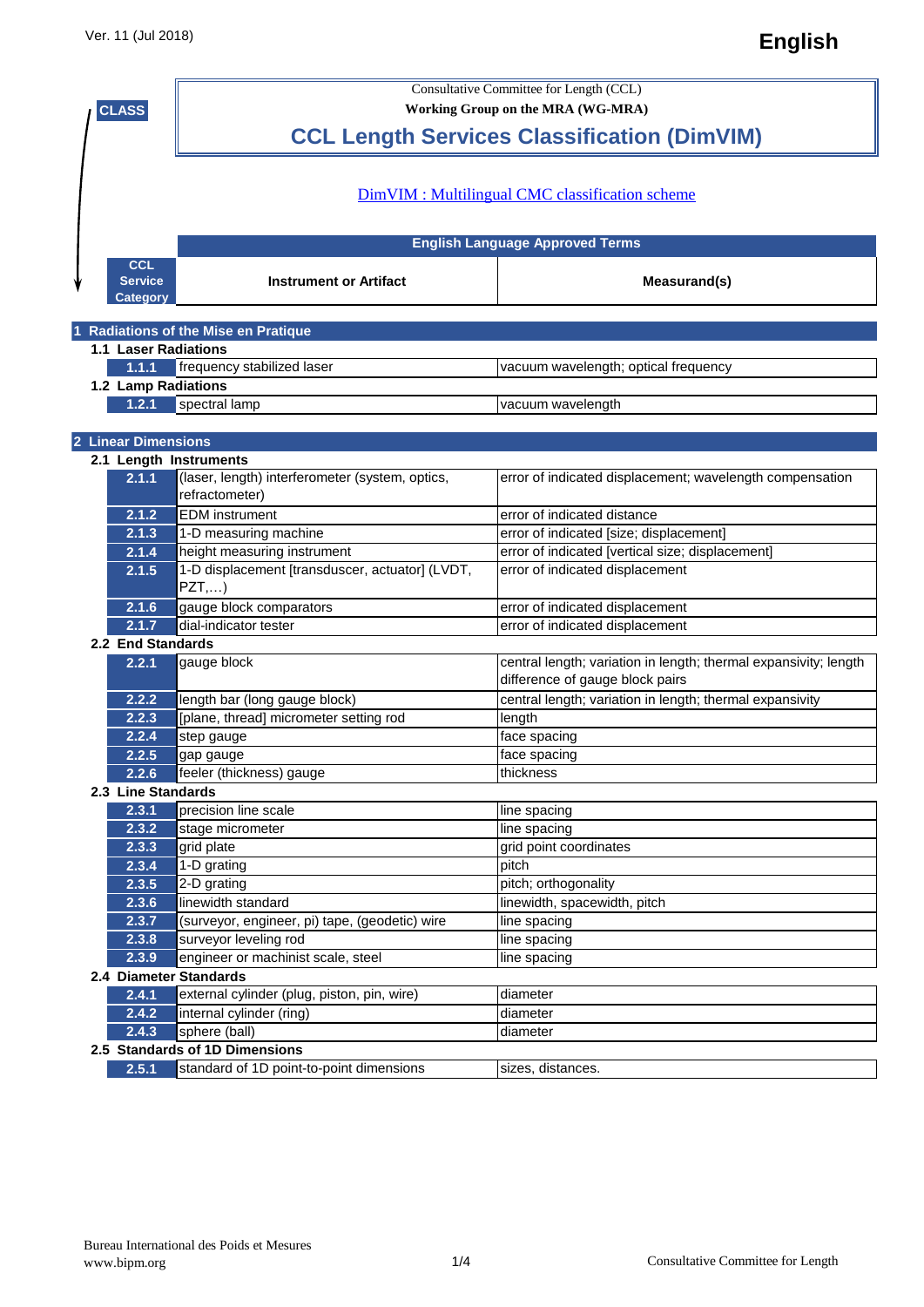**English Language Approved Terms**

**Instrument or Artifact Measurand(s) Measurand(s)** 

| CCL                   |  |
|-----------------------|--|
| Service               |  |
| and an annual service |  |

|         | Category                   |                                              |                                               |  |
|---------|----------------------------|----------------------------------------------|-----------------------------------------------|--|
|         |                            |                                              |                                               |  |
| 3 Angle |                            |                                              |                                               |  |
|         |                            | 3.1 Angle by Circle Dividers                 |                                               |  |
|         | 3.1.1                      | optical polygon                              | face angle; pyramid error; face flatness      |  |
|         | 3.1.2                      | index table                                  | index angle                                   |  |
|         | 3.1.3                      | rotary table, rotary encoder scale           | position angle                                |  |
|         | 3.2 Small-Angle Generators |                                              |                                               |  |
|         | 3.2.1                      | sine (bar, table)                            | cylinder spacing; angle                       |  |
|         | 3.3 Angle Instruments      |                                              |                                               |  |
|         | 3.3.1                      | autocollimator                               | error of indicated angle; axes orthogonality  |  |
|         | 3.3.2                      | electronic level                             | error of indicated inclination angle          |  |
|         | 3.3.3                      | clinometer                                   | error of indicated inclination angle          |  |
|         | 3.3.4                      | spirit (bubble) level                        | error of indicated inclination angle          |  |
|         | 3.3.5                      | theodolite                                   | error of indicated angle; axes orthogonality  |  |
|         | 3.3.6                      | (bevel) protractor                           | error of indicated angle                      |  |
|         | 3.3.7                      | squareness tester                            | error of indicated [squareness; straightness] |  |
|         | 3.4 Angle Artifacts        |                                              |                                               |  |
|         | 3.4.1                      | angle block                                  | included angle; pyramid error; face flatness  |  |
|         | 3.4.2                      | 90° (steel, granite, try) square             | squareness                                    |  |
|         | 3.4.3                      | 90° cylinder square                          | squareness                                    |  |
|         | 3.4.4                      | cone (taper) gauge                           | cone angle; diameter                          |  |
|         | 3.5 Angle Prisms           |                                              |                                               |  |
|         | 3.5.1                      | optical square (pentaprism)                  | deviation angle                               |  |
|         | 3.5.2                      | retroreflection (cube-corner, cat-eye) prism | deviation angle                               |  |

## **4 Form**

|     | 4.1 Flatness Standards            |                                            |                                               |  |
|-----|-----------------------------------|--------------------------------------------|-----------------------------------------------|--|
|     | 4.1.1                             | optical flat                               | flatness                                      |  |
|     | 4.1.2                             | optical (parallel, wedge)                  | parallelism; wedge angle                      |  |
|     | 4.1.3                             | surface plate                              | flatness                                      |  |
|     | 4.2 Roundness Standards           |                                            |                                               |  |
|     | 4.2.1                             | external cylinder                          | roundness                                     |  |
|     | 4.2.2                             | internal cylinder                          | roundness                                     |  |
|     | 4.2.3                             | sphere (hemisphere)                        | roundness                                     |  |
|     | 4.2.4                             | magnification standard (eg flick standard) | roundness; amplitude & phase harmonic content |  |
| 4.3 | <b>Straightness Standards</b>     |                                            |                                               |  |
|     | 4.3.1                             | straight edge                              | straightness                                  |  |
|     | 4.3.2                             | cylindrical straightness standard          | straightness                                  |  |
|     | 4.3.3                             | straightness of guideway                   | straightness                                  |  |
|     | <b>4.4 Cylindricity Standards</b> |                                            |                                               |  |
|     | 4.4.1                             | external cylinder                          | cylindricity                                  |  |
|     | 4.4.2                             | internal cylinder                          | cylindricity                                  |  |
|     | <b>4.5 Optical Standards</b>      |                                            |                                               |  |
|     | 4.5.1                             | lens, radius standards                     | focal length, radius of curvature             |  |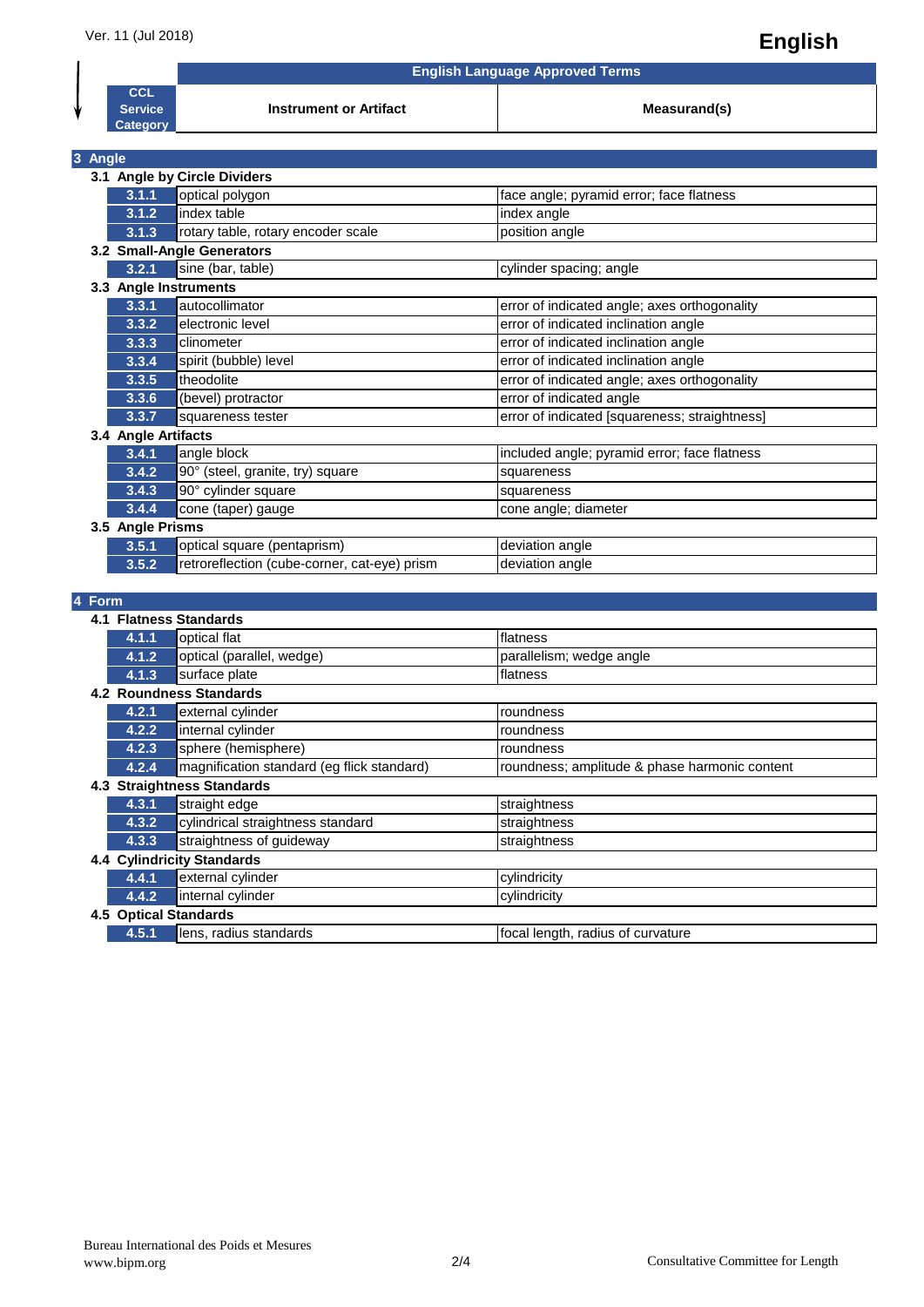## Ver. 11 (Jul 2018) **English**

**English Language Approved Terms**

**Instrument or Artifact Measurand(s) Measurand(s)** 

| CCL             |  |
|-----------------|--|
| <b>Service</b>  |  |
| <b>Category</b> |  |

|                   | <b>5 Complex Geometry</b>     |                                                                                              |                                                                                                                    |  |  |
|-------------------|-------------------------------|----------------------------------------------------------------------------------------------|--------------------------------------------------------------------------------------------------------------------|--|--|
|                   | 5.1 Surface Texture Standards |                                                                                              |                                                                                                                    |  |  |
|                   | 5.1.1                         | (groove) depth (step height) standard (eg ISO 5436- step height; (groove) depth<br>1 Type A) |                                                                                                                    |  |  |
|                   | 5.1.2                         | tip-condition standard (eg ISO 5436-1 Type B)                                                | radii, angle                                                                                                       |  |  |
|                   | 5.1.3                         | spacing standard (eg ISO 5436-1 Type C)                                                      | [amplitude; wavelength] parameters                                                                                 |  |  |
|                   | 5.1.4                         | roughness standard (eg ISO 5436-1 Type D)                                                    | ISO roughness parameters                                                                                           |  |  |
|                   | 5.1.5                         | profile coordinate standard (eg ISO 5436-1 Type E)                                           | profile coordinates                                                                                                |  |  |
|                   | 5.1.6                         | softgauge (reference software data set, eg ISO<br>5436-2 Type F1)                            | error in calculated [dimensions; parameters]                                                                       |  |  |
|                   | 5.2 Screw Standards           |                                                                                              |                                                                                                                    |  |  |
|                   | 5.2.1                         | thread plug, plain                                                                           | [simple] pitch diameter; pitch; flank angle                                                                        |  |  |
|                   | 5.2.2                         | thread plug, tapered                                                                         | [simple] pitch diameter; pitch; flank angle; taper angle                                                           |  |  |
|                   | 5.2.3                         | thread ring, plain                                                                           | [simple] pitch diameter; pitch; flank angle                                                                        |  |  |
|                   | 5.2.4                         | thread ring, tapered                                                                         | [simple] pitch diameter; pitch; flank angle; taper angle                                                           |  |  |
|                   | 5.2.5                         | internal API screw thread gauge                                                              | API thread parameters                                                                                              |  |  |
|                   | 5.2.6                         | external API screw thread gauge                                                              | API thread parameters                                                                                              |  |  |
|                   | 5.3 Gear Standards            |                                                                                              |                                                                                                                    |  |  |
|                   | 5.3.1                         | Involute gear                                                                                | profile slope [form, total] deviation, helix slope [form, total]<br>deviation, single [cumulative] pitch deviation |  |  |
|                   | 5.3.2                         | bevel gear                                                                                   | pitch; involute; bevel angle                                                                                       |  |  |
|                   | 5.3.3                         | gear pitch master                                                                            | total cumulative pitch deviation                                                                                   |  |  |
|                   | 5.3.4                         | gear lead master                                                                             | [total cumulative, single] pitch deviation                                                                         |  |  |
|                   | 5.3.5                         | gear involute master                                                                         | involute profile [slope, form] deviation                                                                           |  |  |
| 5.4 CMM Artifacts |                               |                                                                                              |                                                                                                                    |  |  |
|                   | 5.4.1                         | ball (hole, bore) plate                                                                      | [ball; hole] center coordinates                                                                                    |  |  |
|                   | 5.4.2                         | ball bar                                                                                     | ball spacing                                                                                                       |  |  |
|                   | 5.4.3                         | large CMM artifact                                                                           | interval distances                                                                                                 |  |  |
|                   | 5.4.4                         | reference software                                                                           | error in calculated [dimensions; parameters; features]                                                             |  |  |
|                   | 5.4.5                         | test circle for imaging probing systems                                                      | diameter; roundness                                                                                                |  |  |
|                   |                               | 5.5 2-D, 3-D Instruments                                                                     |                                                                                                                    |  |  |
|                   | 5.5.1                         | measuring projector                                                                          | error of indicated [size; location; shape]                                                                         |  |  |
|                   | 5.5.2                         | measuring microscope                                                                         | error of indicated [size; location; shape]                                                                         |  |  |
|                   | 5.5.3                         | <b>CMM</b>                                                                                   | error of indicated [size; location; shape]                                                                         |  |  |
|                   | 5.5.4                         | laser tracking measuring system                                                              | error of indicated [size; location; shape]                                                                         |  |  |
|                   | 5.5.5                         | motion (translation, angle) stage                                                            | error in prescribed [translation; angular] motion                                                                  |  |  |
|                   | 5.5.6                         | profile instruments                                                                          | error of indicated [form, shape, size, surface texture<br>parameters]                                              |  |  |
|                   | 5.5.7                         | (flatness, wavefront) interferometer                                                         | error of indicated [flatness; wavefront] deviation                                                                 |  |  |
|                   | 5.5.8                         | form-measuring machine                                                                       | error of indicated form [roundness, straightness,] deviation                                                       |  |  |
|                   | 5.6 Hardness                  |                                                                                              |                                                                                                                    |  |  |
|                   | 5.6.1                         | hardness indenter [Rockwell, Vickers]                                                        | tip [size, shape]                                                                                                  |  |  |